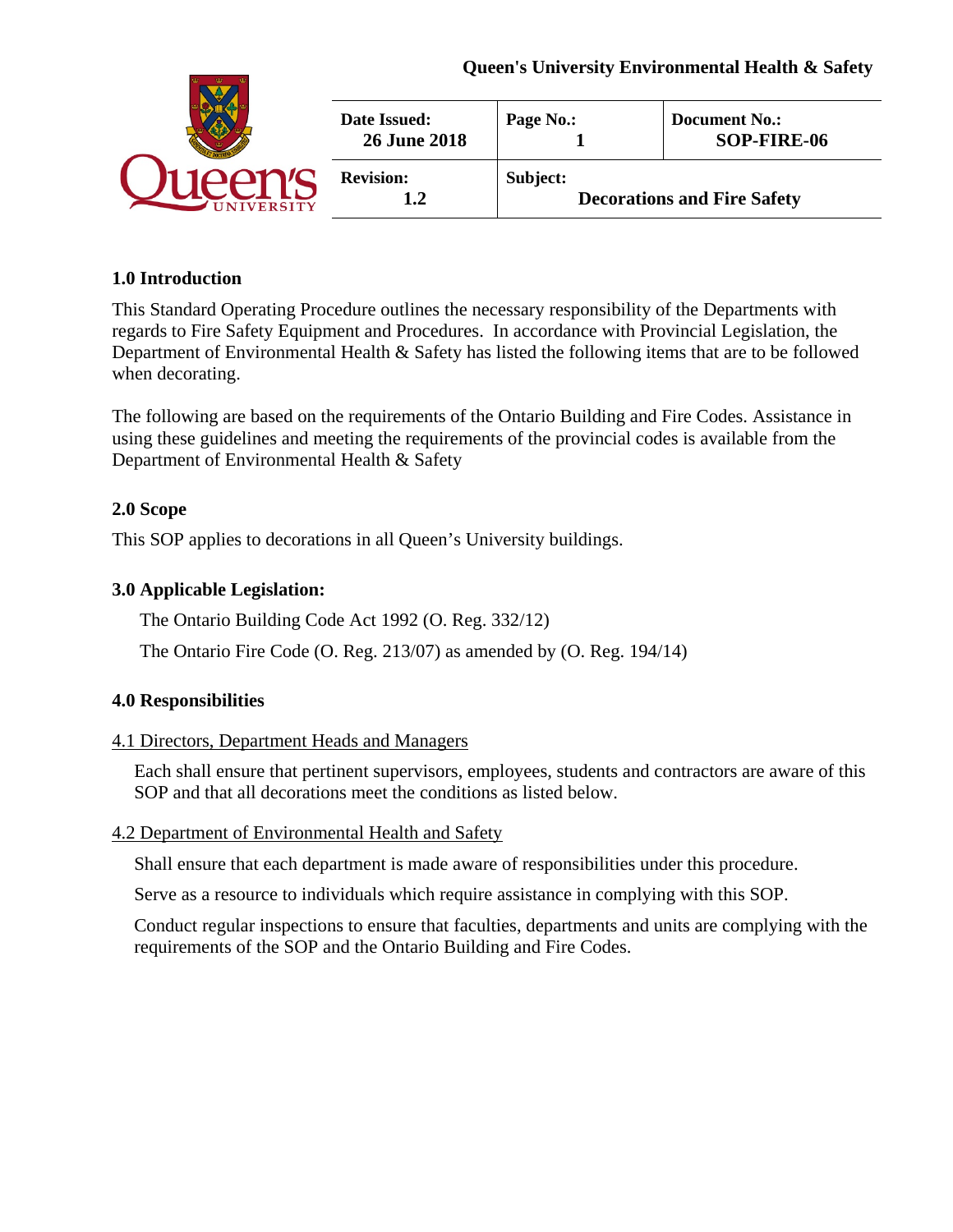## **Queen's University Environmental Health & Safety**

|                   | Date Issued:<br><b>26 June 2018</b> | Page No.: | <b>Document No.:</b><br>SOP-FIRE-06 |
|-------------------|-------------------------------------|-----------|-------------------------------------|
| <b>INIVERSITY</b> | <b>Revision:</b>                    | Subject:  | <b>Decorations and Fire Safety</b>  |

### **5.0 Decorations, Displays, and Hazardous Substances:**

- Reasonable amounts of decorations on doors is permitted. (e.g. posting occupant names, smaller welcome notices, etc.)
- Covering large portions of doors, completely covering doors, or covering room numbers with decorations is not permitted.
- Hallways must be kept clear and unobstructed at all times. Refer to Storage in Building [Corridors SOP Fire-01](https://www.safety.queensu.ca/sites/webpublish.queensu.ca.ehswww/files/files/Policies%20and%20SOP) for more information
- No decorations of any kind are permitted in stairwells or elevators.
- Materials may not be placed over or otherwise obstruct fire doors, dorm / office doors
- Materials may not cover any electric light fixtures.
- No cloth, tapestry, papers, or other decorations may be placed to cover the ceiling or act as a canopy over any section of a room except approved by the Department of Environmental Health and Safety.
- Decorations may not cover, obscure or restrict any life safety devices including:

| Fire exits                              | Fire exit signs    | <b>Emergency Lighting</b> |  |
|-----------------------------------------|--------------------|---------------------------|--|
| Fire extinguishers                      | Fire hose cabinets | Sprinkler heads           |  |
| Smoke detectors                         | Heat detectors     | Alarm pull stations       |  |
| Fire alarm bells, horns & strobe lights |                    |                           |  |

• Prohibited flammable decorative materials include but are not limited to:

| Plastic      | Cotton batting   | Large pieces of fabric |
|--------------|------------------|------------------------|
| Straw        | Vines            | Leaves                 |
| Trees        | Hav              | Cedar boughs           |
| Tissue paper | <b>Streamers</b> |                        |

- Flame retardant materials such as streamers, cloth, and paper that are fire rated by the manufacturer are permitted.
- Drapes, curtains, netting, textiles, films and other similar decorative materials must meet the requirements of CAN/ULC-S109 "Flame Test of Flame Resistant Fabrics and Films"
- Only non-combustible or manufacturer certified flame retardant decorations meeting CAN/ULC-s109 "Flame Test of Flame Resistant Fabrics and Films", are permitted in public spaces, corridors, lobbies, and lounges.
- Samples of materials that do not have the required fire rating and are not listed as prohibited materials, may be evaluated for flammability. Contact the Department of Environmental Health and Safety. 613-533-2999 or [safety@queensu.ca](mailto:safety@queensu.ca)